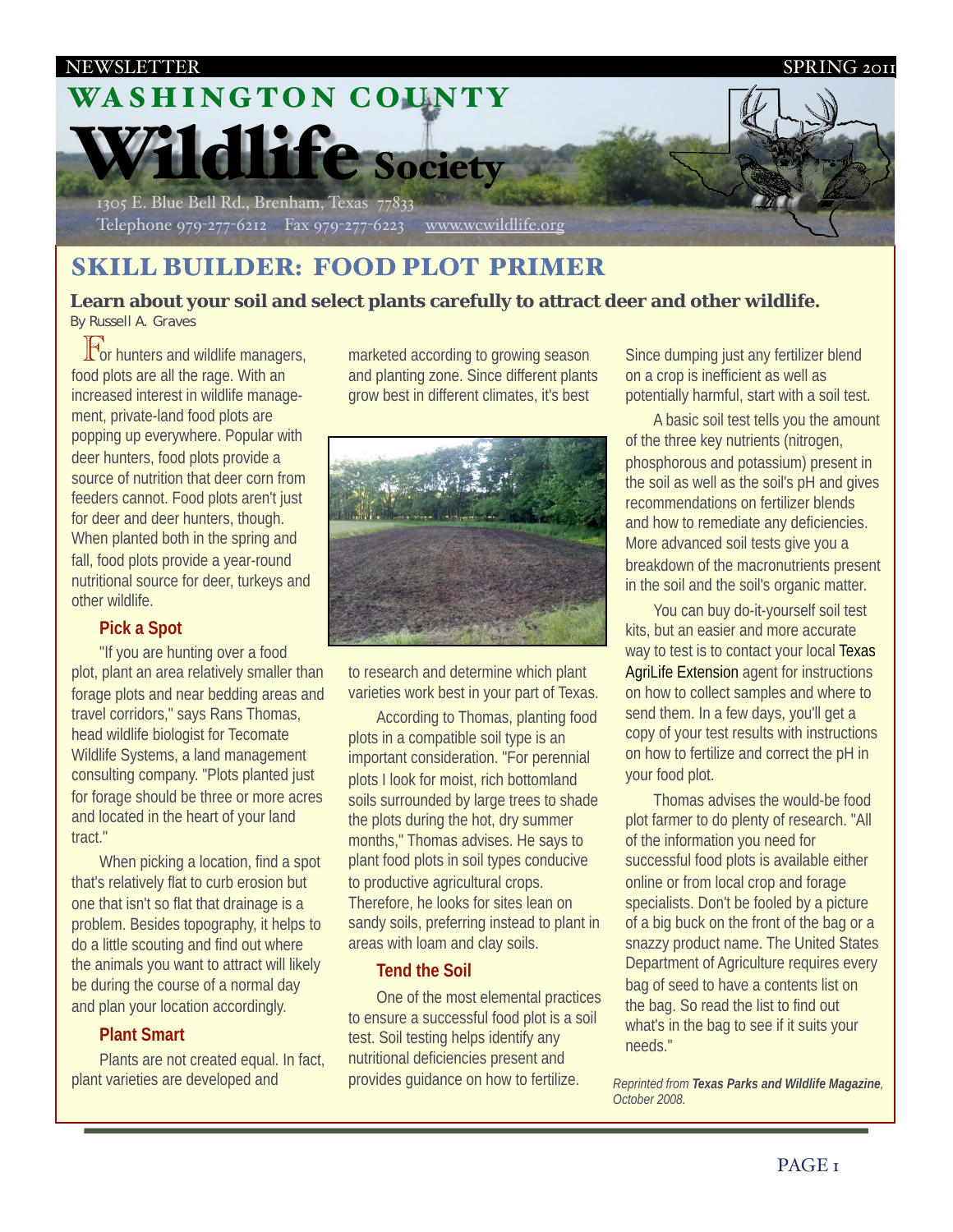### NEWSLETTER SPRING 2011

# *WCWS Contact Info:*

#### **OFFICERS for 2011:**

Brian Burke, Society President, (979), 836-5258 Robert Lehmann, Society Vice Pres., (979) 251-4340 Richard Thames, Society Treasurer, (979) 278-3053 Gael Burke, Society Secretary, (936) 836-5258

#### **WMA DIRECTORS for 2011:**

**Greenvine WMA** 

Robert Lehmann, Director, (979) 251-4340, [rlehmanndeer@yahoo.com](mailto:rlehmanndeer@yahoo.com) Gene Bishop, Vice-Director, (512) 771-3322,

[gbishop@austinrr.com](mailto:gbishop@austinrr.com)

**Sun Oil Field WMA**  Colby Finke, Director, (979) 836-1041 Clint Duch, Vice-Director, (979) 277-5109

#### **Rocky Creek WMA**

Gene Kelm, Director, (979) 289-2235, [gekelm@wildblue.net](mailto:gekelm@wildblue.net) John Anderson, Vice Director, (979) 289-0041, [sjanders@airmail.net](mailto:sjanders@airmail.net)

#### **Post Oak WMA**

Contact Brian Burke until this position is filled, (979) 836-5258, [gaelbrian@hotmail.com](mailto:gaelbrian@hotmail.com)

#### **Sandtown WMA**

Richard Thames, Director, (979) 278-3053, [rbthames@industryinet.com](mailto:rbthames@industryinet.com)

Doodle Johnston, Vice-Director, (979) 278-3855

**Mt. Vernon WMA**  Greg Schomburg, Director, (979) 836-2568

**New Years Creek WMA**  Jack Taylor, Director, (936) 878-9942, [jackandsandytaylor@gmail.com](mailto:jackandsandytaylor@gmail.com)

### **RESOURCE CONTACTS:**

Larry Pierce, Texas AgriLife Extension Agent-Agriculture/Natural Resources, (979) 277-6212, <u>lw-pierce@tamu.edu</u>

Stephanie M. Damron, Natural Resource Specialist II, Washington & Waller Counties, (979) 277-6297, [stephanie.damron@tpwd.state.tx.us](mailto:stephanie.damron@tpwd.state.tx.us)

Veronica O'Donnell, NRCS, (979) 830-7123 ext. 3, [veronica.odonnell@tx.usda.gov](mailto:veronica.odonnell@tx.usda.gov)

Gael Burke, WCWS Office Secretary (979) 836-5258, [gullywiatt@gmail.com](mailto:gullywiatt@gmail.com)

Ann Thames, WCWS Newsletter, (979) 203-3455, [newsletter@wcwildlife.org](mailto:newsletter@wcwildlife.org)

Jon Wellmann, Youth Liaison, (936) 419-3910, [jonwellmann@live.com](mailto:jonwellmann@live.com)

Eddie Hines, WC Game Warden, (979) 412-3140

Operation Game Thief, (800) 792-4263

ADDRESS CHANGES: For address changes, or to be added or removed from our mailing list, please contact Gael Burke, (979) 836-5258, [gullywiatt@gmail.com.](mailto:secretary@wcwildlife.org)

*This Newsletter is printed on recycled paper.*

# PRESIDENT'S REMARKS

 $\frac{1}{1}$  t's a beautiful Spring day,<br>d I want to go outdoors and and I want to go outdoors and watch wildlife!

Our WCWS mission is to "enhance and conserve wildlife in the county through landowner education and support of local Wildlife Management Associations (WMAs) to improve the quality of life in Washington



County." In pursuit of this goal your Society officers and directors try to organize interesting and useful experiences. Activities we plan for 2011 include:

- More outdoor WMA meetings and demonstrations.
- Periodically cleaning two miles of FM 1948 and FM 1155 (please see the Adopt-A-Highway article in this Newsletter).
- Various activities to encourage and support community youth (please see that article, too).
- Communicate with each other on Facebook, which is a project just starting.

We want to know what's on your mind, activities you want, how we can help you, how you want to help the Society, and everything else.

Dues for 2011 are \$15 which can be paid at our website [http://](http://wcwildlife.org) [wcwildlife.org](http://wcwildlife.org) or by mail or delivery to Texas AgriLife Extension office (see *RESOURCE CONTACTS* at left). Many members pay dues without the printed payment envelopes, so to save money they were not sent to everyone this time. We're being careful with our 2011 budget, which will be explained more fully during the WCWS Summer meeting. See

**"Welcome!"** to new WCWS members and our continuing thanks to former Society leaders. Gael and I hope you have a wonderful Spring. Please contact me anytime for any reason.



Brian Burke,

President 2011

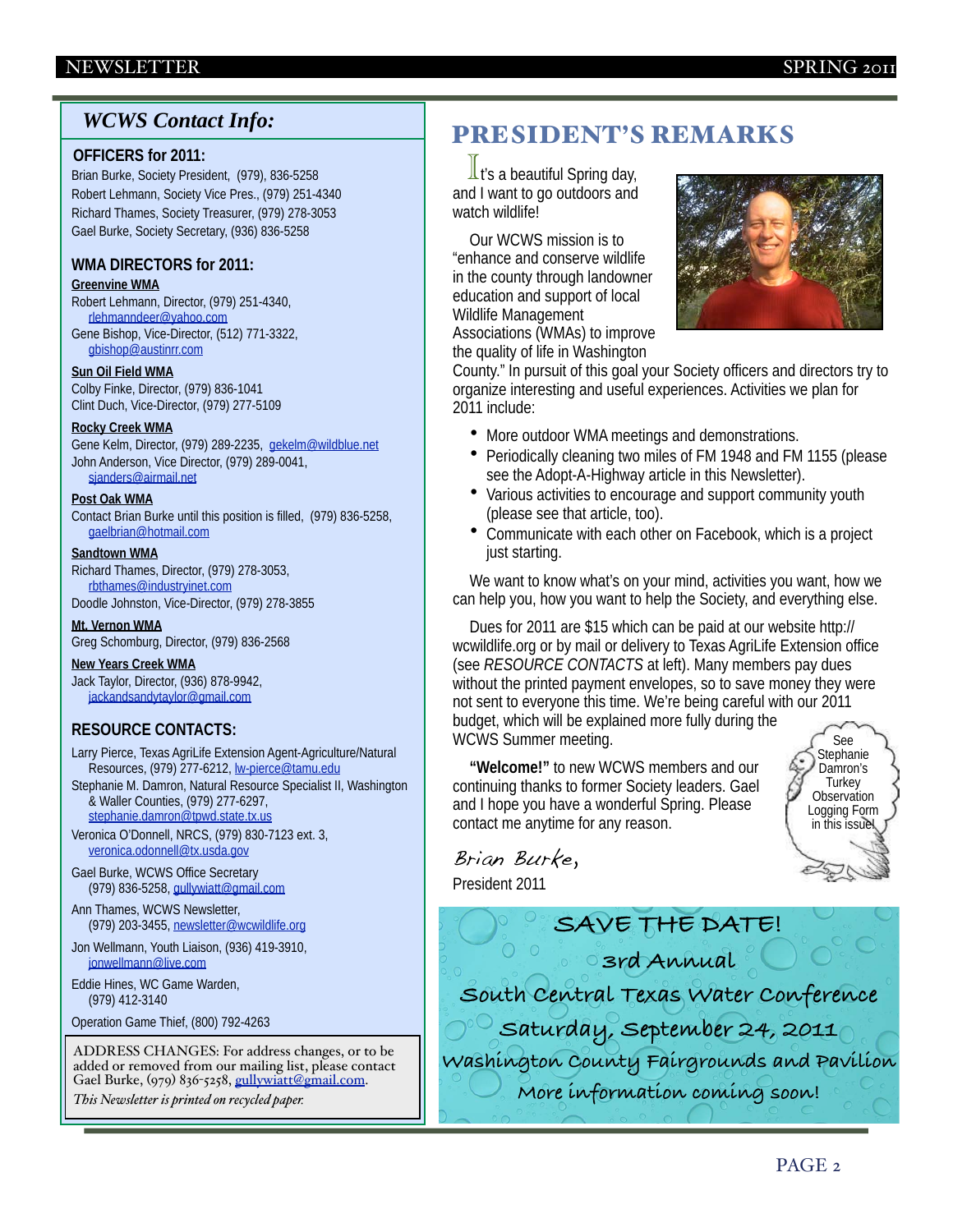

*Honey Bee: Honeybees live year round, their size ranging from ½" to ¾". They can be observed as a giant swarm migrating, or as 5 to 20 buzzing around an eve, chimney, or other structural openings. New honeybee swarms consist of 4,000 to 6,000 bees. An active hive generally has 10,000 to 50,000 bees and 20 to 80 lbs of honey. Respectively, there is no such thing as a small hive. Honeybees have barbed stingers, if a bee stings a person or an animal, the bee will lose its stinger and die. The average life span of a single honeybee is about 6 weeks in the summer and 4 months in the winter.*



*Bumble Bee: Found living in nests of 15 to 100 in cavities in the ground, under sheds, or other random places usually low to the ground. Bumblebees are seasonal, after summer only the queen survives, starting a new colony in the spring. They are known to defend their hive very aggressively and can sting multiple times. Like many types of bees, the bumble bee species is declining.*



*Carpenter Bee: Male carpenter bees are solid black, they also cannot sting. The females are tan in color and sting quite well. Carpenter bees are sometimes mistaken for bumblebees, however carpenter bees are shiny with less hair. Their flight is faster than a bumblebee's, and is also a more jerky flight, very similar to a hummingbird. Carpenter bees are solitary bees burrowing holes the size of a dime or penny into wood patio covers, eaves, and other places. Average size is one inch in length.*

# HOPE FOR POLLINATORS

By Stephanie Damron, TPWD

 $\Gamma$ ollinators are crucial for our survival,<br>et pollinator populations are plummeting yet pollinator populations are plummeting in the United States, affecting the foods we eat and the lives we live. For example, the number of commercially managed honey bee colonies in the U.S. has declined from 5.9 million in the 1940's to 2.7 million in 1995 and less now. Commercial honey bees are needed to pollinate one-third of the approximately 130 agricultural crops grown in the U. S., a service valued at \$14.6 billion annually. Texas crops benefited from pollinators include tomatoes, berries, alfalfa, soybeans, cotton, rice, and many other vegetables and fruit. Worldwide, of the estimated 1,330 plants grown for food, beverages, fibers, spices, and medicines, seventy five percent (approximately 1,000) are pollinated by animals (bees, flies, bats, wasps, beetles, birds, butterflies, and moths). The National Biological Information Infrastructure (NBII) calculates that 1 out of every 3 mouthfuls of food we eat, and beverages we drink, are delivered to us by pollinators.

Worldwide, pollinators are in trouble. Destruction or alteration of habitat removes vital food and shelter sources. Management of habitats to discourage insect populations affects pollinators. Pesticide use has doubled in North America since 1960. Insecticides kill pollinators while herbicides remove potential food sources. Yet there is hope for pollinators – YOU!

As a landowner you can help pollinators living and working your land. There are over 500 native species of bees in Texas, not to mention all the native pollinating flies, beetles, butterflies, moths, and hummingbirds. Conserving pollinators might be as simple as rethinking your routine. Reconsider the idea that "weeds" have no place on your land. Many of those milkweeds, thistles, and other native

flowers and forbs provide nectar and nesting sites for pollinators all through the year. Treat those "weedy" plants as "pollinator plants" rather than weeds. Allow pollinator plants to grow at field boundaries, turning corners, along fence lines, in buffer strips, riparian zones, or in designated areas. Encourage wildflowers to bloom and set seed before cutting pastures or fields for hay. Avoid the use of pesticides when crops are in bloom and being utilized by pollinating insects. Target specific problem areas, rather than using broad-based sprays. Set aside herbicide-free zones to allow foraging by pollinators.

You can actively plant for pollinators too. In small fields, plant different crops that provide nectar-rich blooms in every season. Or grow flower/herb gardens to promote pollinator abundance and diversity. Choose native plant species that have been unaltered. Avoid horticulturally improved plants, especially 'double' blooms, or flowers with very little nectar, such as roses, marigolds, mums, begonias, and others. Good pollinator plants include: asters, milkweeds, coreopsis, coneflowers, sunflowers, verbenas, liatris, phlox, bee balm, penstemons, herbs, native honeysuckles, hawthorns, plums, sumacs, lantanas, turk's cap, goldenrods, clovers, soybeans, peas, and more. Try not to spray water on flower blooms in the heat of the day to provide as much nectar for pollinators as possible.

Once you've started conserving pollinators on your own land, encourage your neighbors and work with wildlife management associations to spread the word and share successful techniques. And take the time to get down at eye level with your pollinators. Observe your insects and other pollinators, identify them, and continue learning about the species that share your land. You might just be amazed at what you find!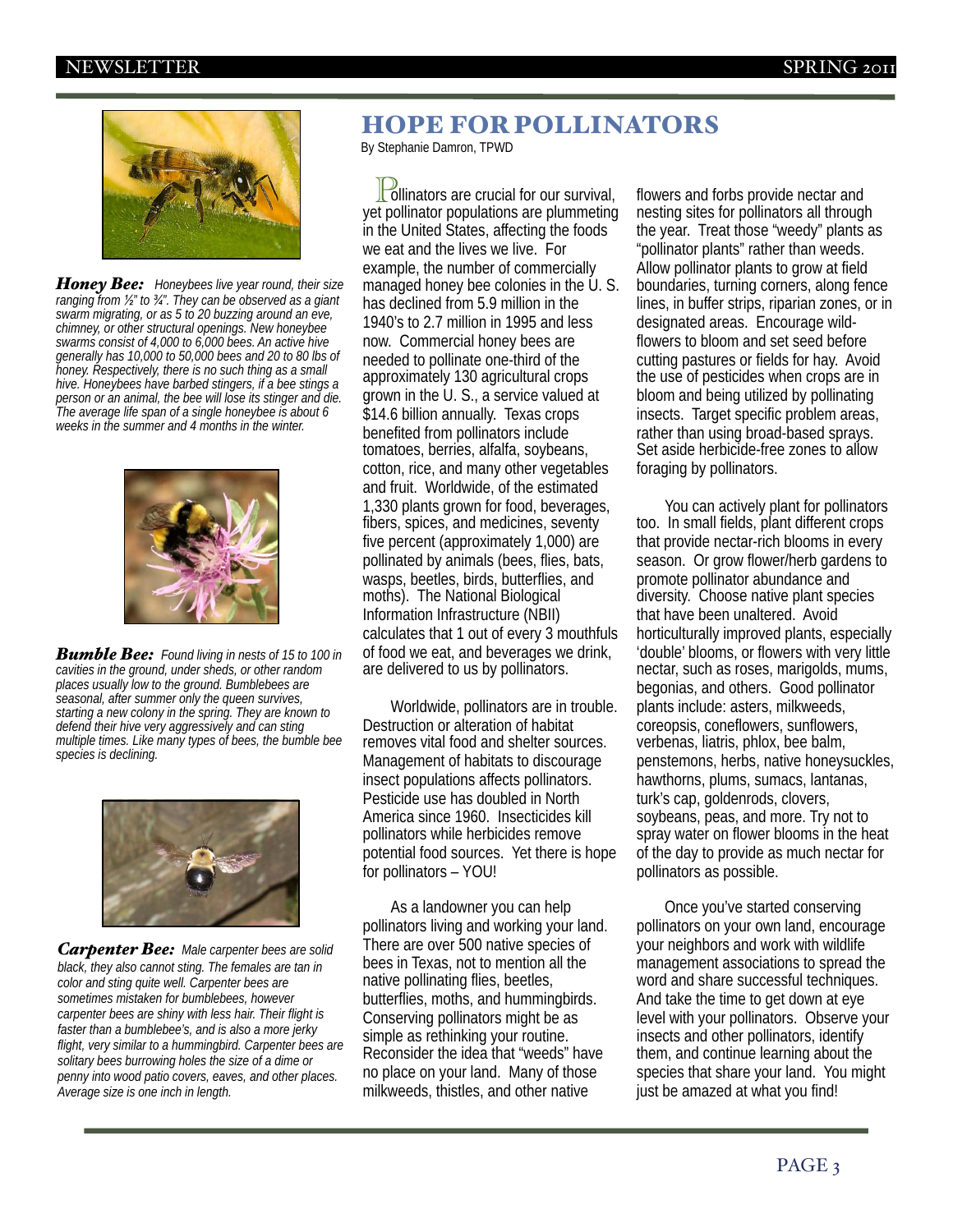# WCWS ADOPTED TWO HIGHWAYS

∫ ∐he Adopt-A-Highway Program is a<br>Texas original. It started here in 1985 ar Texas original. It started here in 1985 and has spread to 48 other states and six foreign countries. Participants are permitted to work in state road right-ofway to clean litter as a way to enhance their communities.

WCWS signs mark each end of 2 mile segments we clean along FM 1155 and FM 1948. We cleaned them twice so far, and continue until Summer next year. We chose FM 1155 at Washington-on-the-Brazos to beautify the drive near this unique and historically important county site. We chose FM 1948 between Rocky Creek State Park and Yegua Creek State Park because of high traffic (plus litter) and significant wildlife presence there.

The cleanups involve work, but we've also





had fun. I'm now much better acquainted with the Society members who volunteered, and share friendships with them more completely. We found cash (\$5), a man's watch, a left glove (just in time, I lost my left one before starting that day), the apparent center of the beer can universe and enough lotto tickets to cover Kansas.

We've removed 65 large bags of unsightly and non-biodegradable material from community roadways. I know others join me in sincerely thanking the intrepid volunteers to date:

**Bill** and **Judy Deaton, Richard Thames, John Anderson, Debbie** and **Jon Wellmann, Devin** and **Erica Holum, Gene Bishop,** and **Gael Burke.**

Please contact **Brian Burke** (see RESOURCE CONTACTS on page 2) or send an email to **[info@wcwildlife.org](mailto:info@wcwildlife.org)** if you want to be notified about a cleanup on each road this Summer.



# YOUR WILDLIFE SOCIETY SUPPORTS YOUTH

 $\mathbb{E}$  nhancing local wildlife and thereby improving overall<br>uality of life in Washington County is the Society mission quality of life in Washington County is the Society mission. This year we are particularly focusing on youth education, using wildlife as the foundation for many types of instruction and experience.

I hope you were able to attend the January 21<sup>st</sup> Society Winter Meeting. We heard interesting and encouraging presentations by two educators about successful public school programs in our county based on wildlife as the theme.

**Allison Bentke**, Brenham ISD 8th grade science teacher, explained about the Learning Across New Dimensions in Science (LANDS) program. It challenges 7<sup>th</sup> and 8<sup>th</sup> grade students to learn beyond textbook biology and math with lectures and hands-on experiences.

**Helen Holdsworth**, who is Executive Director for Texas Brigades and Vice President of Conservation Legacy for the

Texas Wildlife Association, explained about Texas Brigades. This program offers high school students intensive learning experiences using Texas wildlife as the theme.

Adult members of our county have been key advocates of both these excellent programs. In fact, much of the LANDS and Texas Brigades success is credited to some of our friends here. Your Washington County Wildlife Society 2011 officers and directors are intentionally becoming more involved with both programs. We are also trying to build closer ties with wildlife majors at the Blinn College Agriculture Department.

**Jon Wellmann**, a Sophomore at Brenham High School, has agreed to serve this year as the WCWS Youth Liaison. Jon is the first to serve in this new position, and we appreciate his involvement.

We will send emails to our members about opportunities to volunteer and help local youth.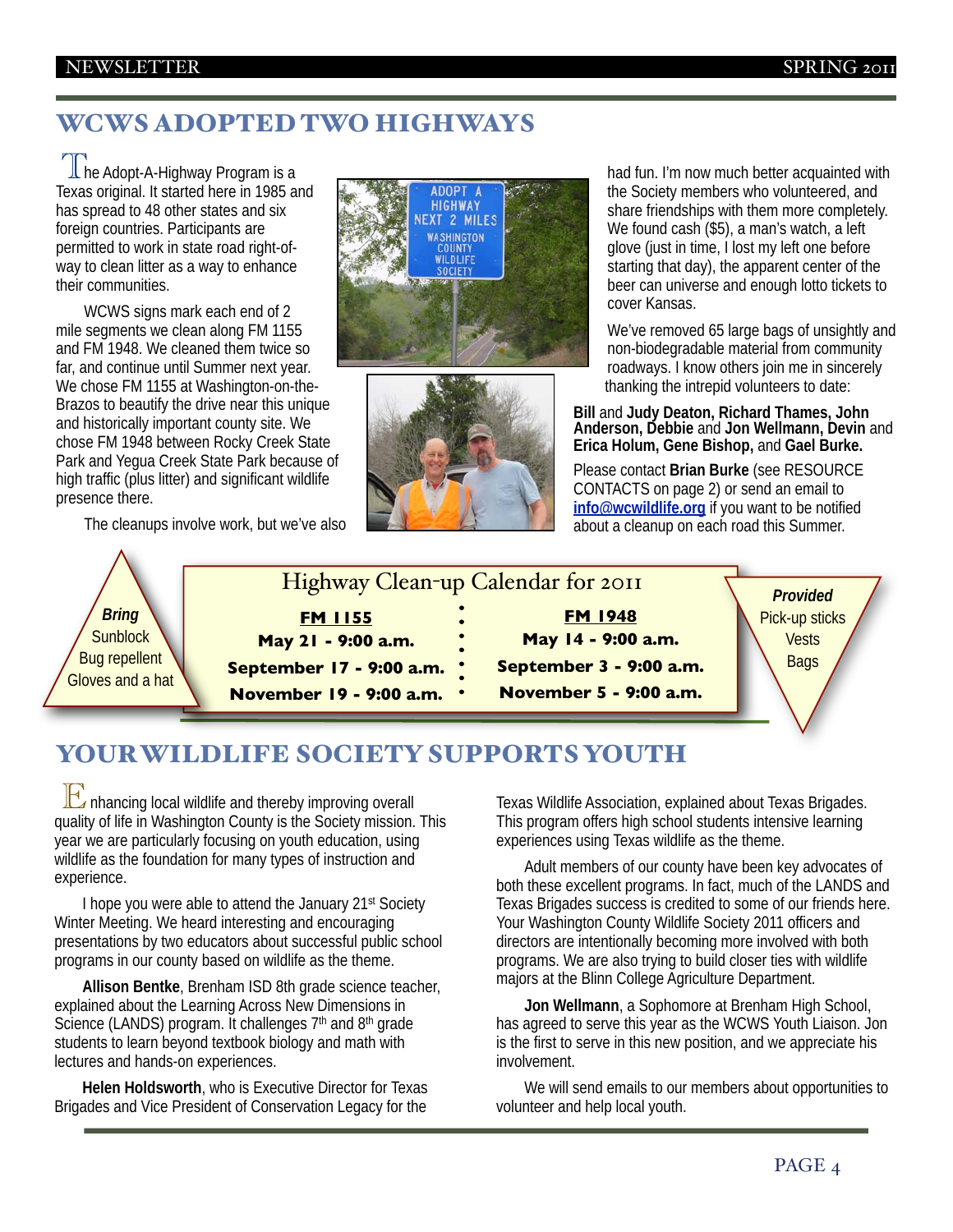# TEXAS SNAKES

**Texas snakes reside in every county of the state.** By Larry Pierce, Texas AgriLife Extension

 $\mathbb T$  here are many different kinds of snakes in Texas, but only rattlesnakes, copperheads, cottonmouths, and coral snakes are<br>poisonous and should be avoided. Snakes are very specialized animals and have an important ro poisonous and should be avoided. Snakes are very specialized animals and have an important role in our environment. Most snakes are non-poisonous and help control rodent and insect populations. Like other reptiles, snakes are cold-blooded animals; their body temperature is regulated by climatic conditions. Snakes cannot tolerate extreme cold and will normally hibernate during the winter months, usually emerging from their dens in late February or early March. Snakes are most active at night and during early morning and late evening hours.

Most non-poisonous snakes cause little damage other than to frighten people. Occasionally, large snakes may feed on chicks, small ducks or eggs. In some cases, water snakes may damage fish farms by feeding on fish. The greatest danger to people is the possibility of being bitten by a poisonous snake. The best way to prevent snake bites is to learn how to recognize the poisonous ones and keep away from rocky or brushy areas where they are likely to be. One website that I have found useful for snake identification is the Herps of Texas site which can be found at<http://www.lifesci.utexas.edu/research/txherps>.

If the presence of snakes is undesirable, removing their shelter is one of the most effective ways of discouraging them. Eliminating rock piles, brush piles, tall grass, etc., will cause snakes to seek a more suitable habitat. Lumber, wood piles and other debris around the home should be stored at least 18 inches off the ground. Controlling insect and rodent populations in the area also will help to discourage snakes by eliminating their food supply.

The information provided in this article is taken from Extension publication L-1912, Snakes and Their Control, which can be found online at<https://agrilifebookstore.org>along with many other useful publications from Texas AgriLife Extension Service.





• *Coral Snake* • *Copperhead* • *Cottonmouth*



### **First Aid**

First Aid for snake bites can prevent disability, disfigurement or death if it is applied effectively. The recommendations have changed drastically over the years, and remaining informed on effective first aid should be a priority of everyone working in snake habitat.

Assume envenomation has occurred even before symptoms appear.

Identify the species of venomous snake with care. This could help with the medical treatment but do not endanger yourself and become another victim.

- Keep the victim as calm as possible. Keep yourself calm as well.
- Know and treat for any symptoms of shock.
- Wash the bite area with a disinfectant soap.
- Remove restrictive clothing or jewelry in the area of the bite.
- Prevent movement of the bitten extremity.
- Get medical attention as soon as possible.
- Under no circumstances should you cut between the punctures, or suck the venom out or apply electric shock.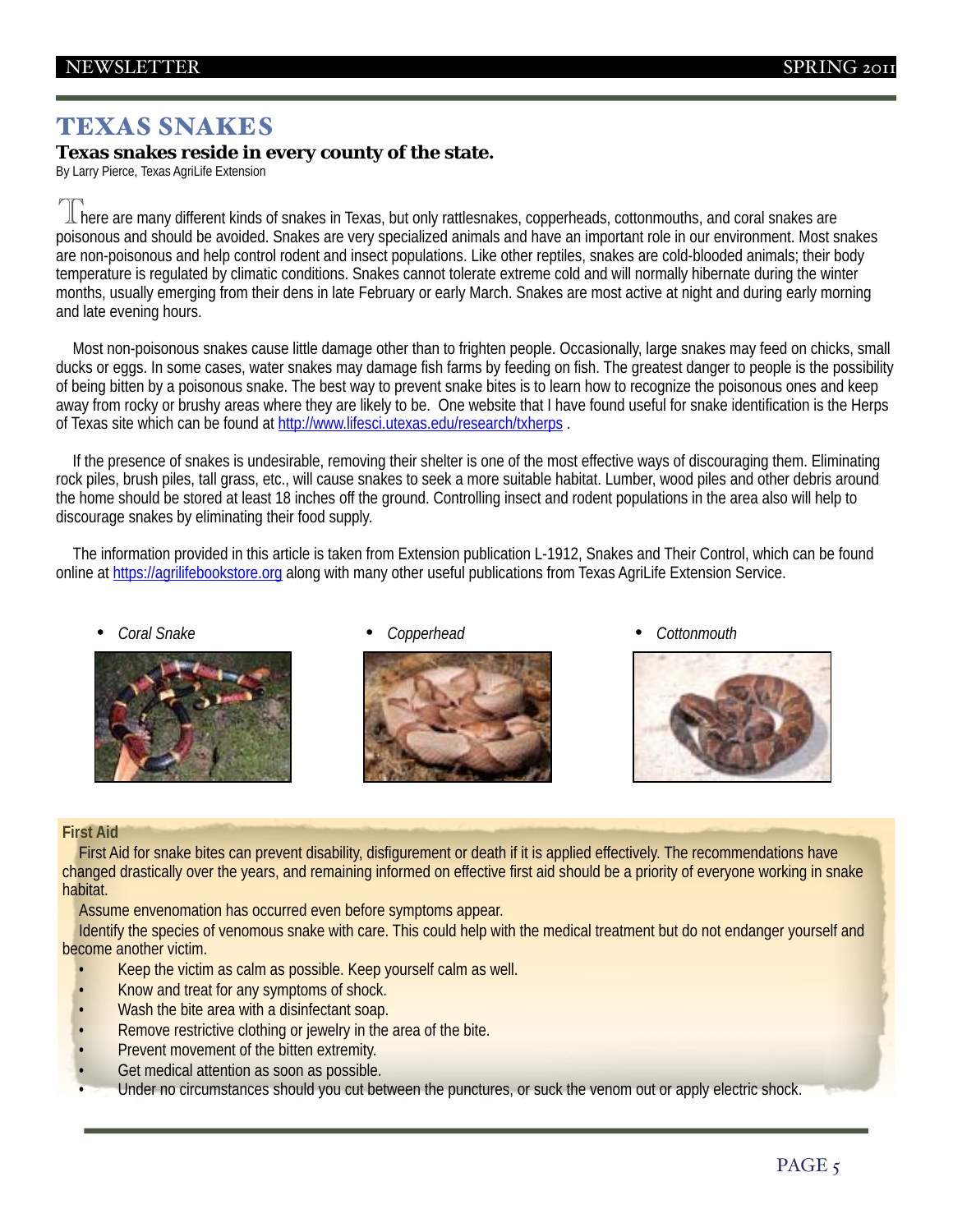# Eastern Bluebird *(Sialia sialis)*

 $\mathbb{E}$  astern Bluebirds are small birds, above with rusty throats and chests blue above with rusty throats and chests and white bellies. Males have much brighter, deeper colors than females.

Bluebird populations experienced an alarming decline starting in the 1930's. This was caused by loss of habitat, pesticides and competition for nesting sites by introduced house sparrows and starlings. Efforts by concerned citizens have resulted in an increase in the number of bluebirds through birdhouses and habitat improvements.

Male bluebirds usually arrive at their territories first and defend them vigorously against other male blue-birds. When courting, male bluebirds sing to, feed and preen females and show them

the nest sites that they have picked out. The females make the final decision on where they want to nest. They usually nest two or three times during a season. Young blue-birds are born naked, eyes closed, and helpless. They rely on their parents for warmth.

The bluebird's diet consists of insects and fruit. They catch insects on the ground or in low vegetation, usually swooping on them from a perch. Young bluebirds are able to fly two to three weeks after hatching. Young from the previous brood sometimes help raise the next batch of nestlings. Bluebirds often band together in groups of up to 100 during the winter. Bluebirds live an average of 2 years in the wild, but have been known to live up to 8 - 10 years.



They prefer open woodlands, roadsides, farmlands and orchards.

Bluebirds have long been thought to be a lucky sign by humans. This beautiful creature has long been considered the harbinger of spring and a symbol of happiness, love and hope.





Washington County Wildlife Society 1305 E. Blue Bell Rd., Brenham, Texas 77833 Telephone 979-277-6212 Fax 979-277-6223 [www.wcwildlife.org](http://www.wcwildlife.org)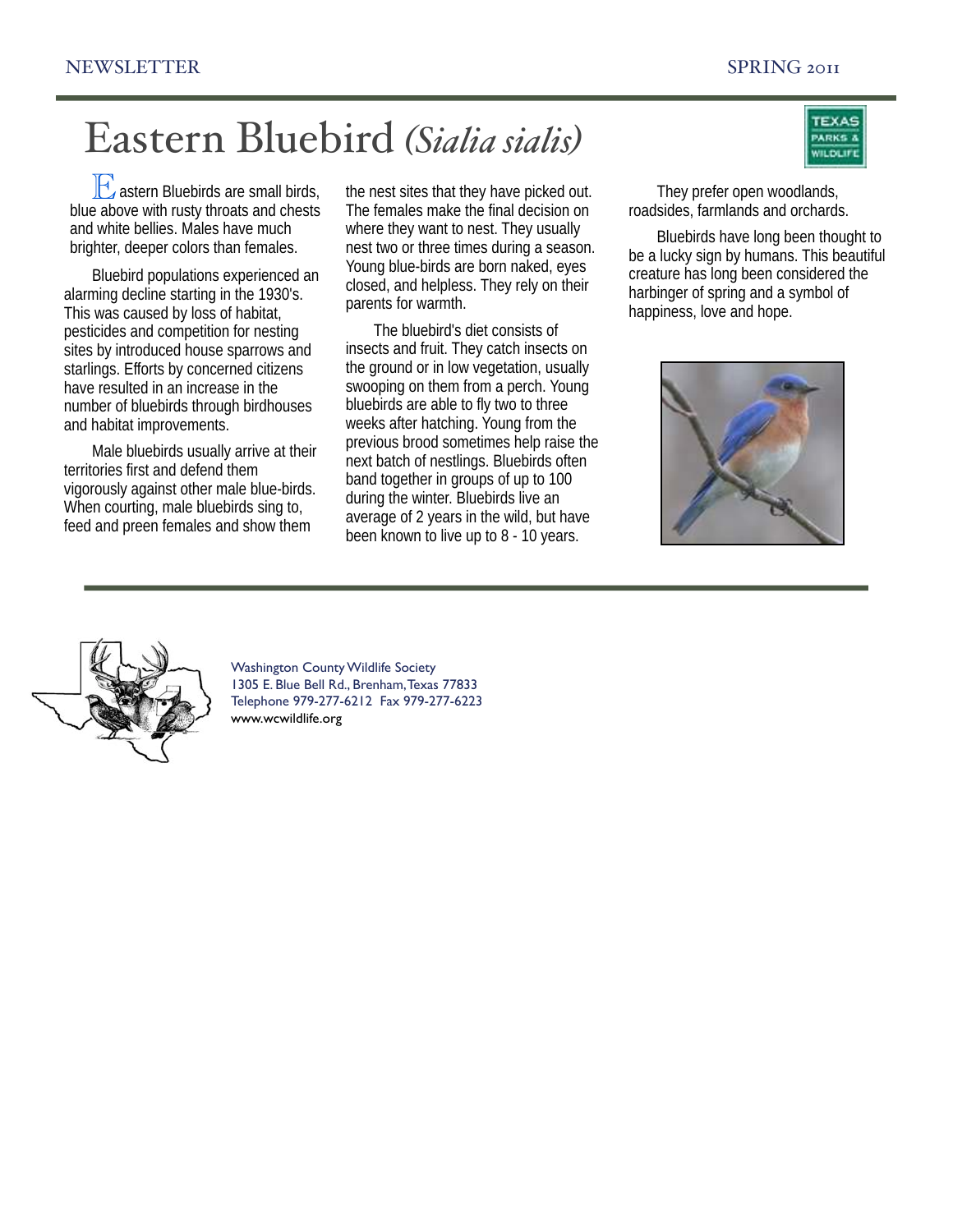# **Turkey Observation Logging Form**

In order to determine where and how many turkey are being seen in Washington County, Texas Parks and Wildlife is asking that landowners record any sightings they have. The information requested includes sex of the turkey (male-Tom, female-Hen, juvenile-Poult, or Unidentified), date and specific location. For location, please include road names closest to the sighting location. Thank you for your participation.

| <b>Date</b> | <b>Tom</b> | Hen | Poult | <b>Uniden-</b><br>tified | <b>Specific</b><br>Location |
|-------------|------------|-----|-------|--------------------------|-----------------------------|
|             |            |     |       |                          |                             |
|             |            |     |       |                          |                             |
|             |            |     |       |                          |                             |
|             |            |     |       |                          |                             |
|             |            |     |       |                          |                             |
|             |            |     |       |                          |                             |
|             |            |     |       |                          |                             |
|             |            |     |       |                          |                             |
|             |            |     |       |                          |                             |
|             |            |     |       |                          |                             |
|             |            |     |       |                          |                             |
|             |            |     |       |                          |                             |
|             |            |     |       |                          |                             |
|             |            |     |       |                          |                             |